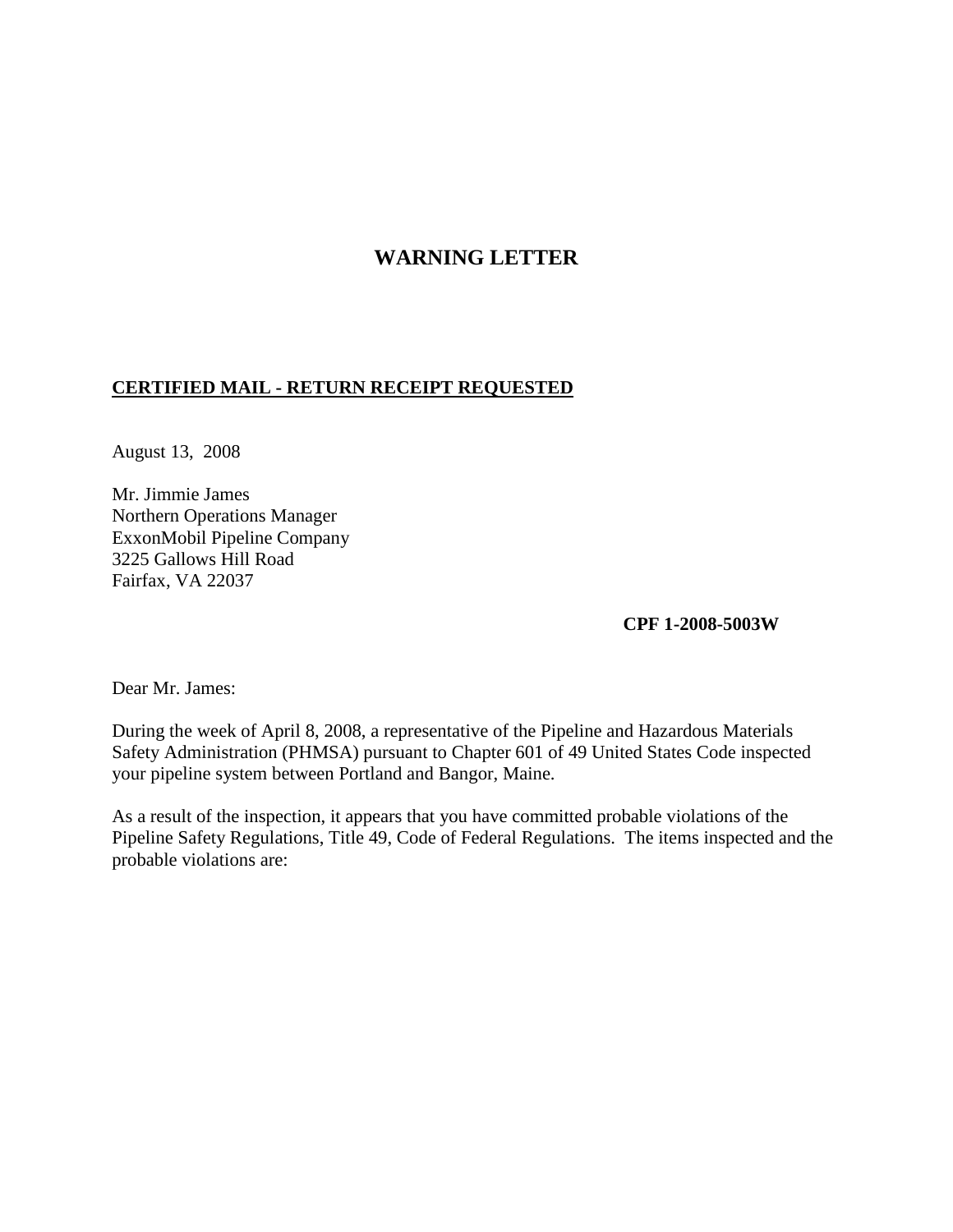**1. §195.567 Which pipelines must have test leads and what must I do to install and maintain the leads?**

**(a) General. Except for offshore pipelines, each buried or submerged pipeline or segment of pipeline under cathodic protection required by this subpart must have electrical test leads for external corrosion control. However, this requirement does not apply until December 27, 2004 to pipelines or pipeline segments on which test leads were not required by regulations in effect before January 28, 2002.**

During the field review of the pipeline, ExxonMobil attached the voltmeter test lead to a flaw in the coating of exposed piping to conduct pipe-to-soil tests to monitor the effectiveness of the cathodic protection. The pipeline is subject to the criteria in the regulation, necessitating the need for test leads since December 27, 2004.

The inspector observed the lack of test leads during the field review at the mainline valve stations at Meadow Lane (MP 116.6), Winter Port (MP 110.9) and at Litchfield (MP 52.52).

## **2. §195.573 What must I do to monitor external corrosion control?**

**(a) Protected pipelines. You must do the following to determine whether cathodic protection required by this subpart complies with Sec. 195.571:**

**(2) Identify not more than 2 years after cathodic protection is installed, the circumstances in which a close-interval survey or comparable technology is practicable and necessary to accomplish the objectives of paragraph 10.1.1.3 of NACE Standard RP 0169 (incorporated by reference, see §195.3).**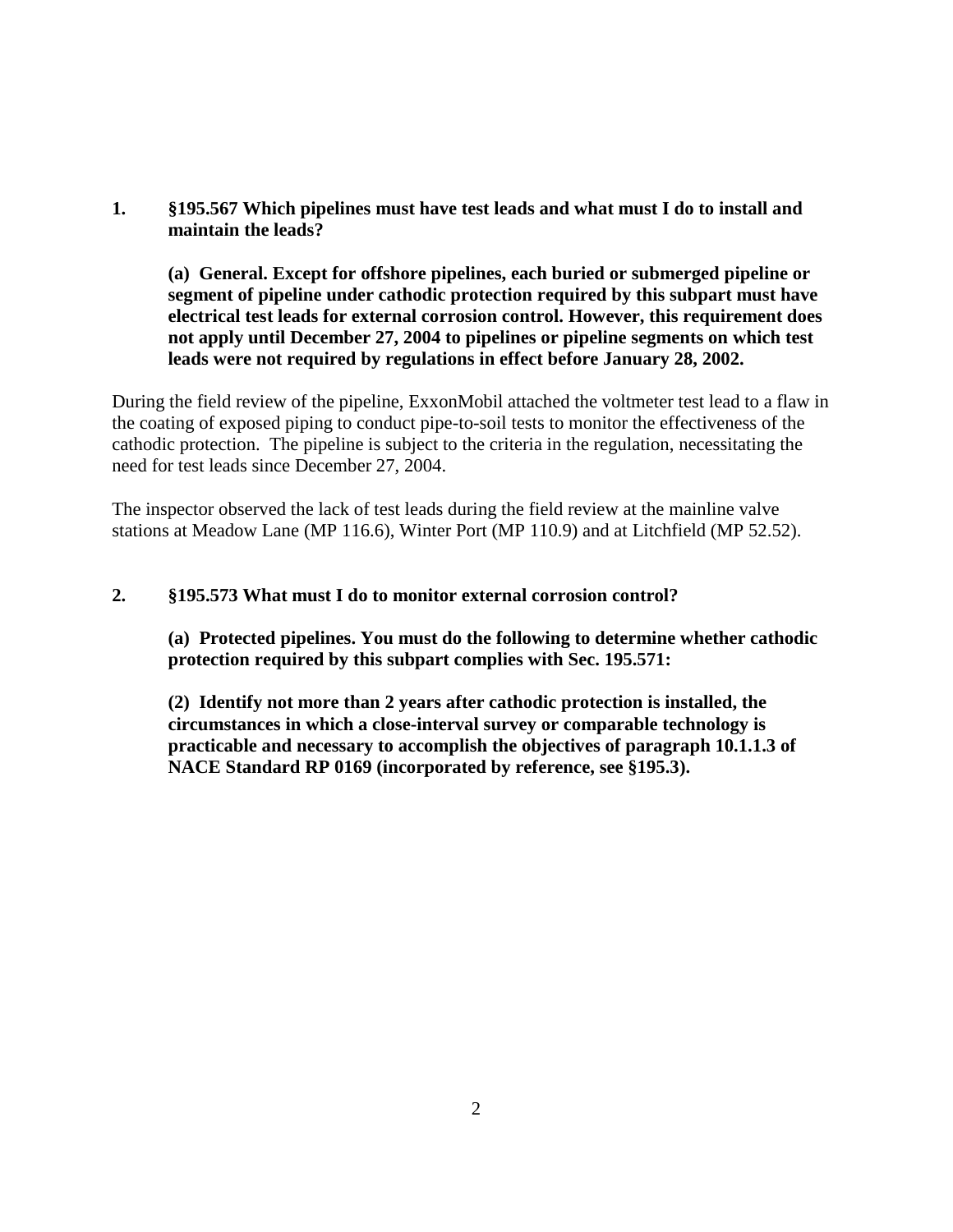NACE Standard RP 0169 paragraph 10.1.1.3 states:

**When practicable and determined necessary by sound engineering practice, a detailed (close interval) potential survey should be conducted to (a) assess the effectiveness of the cathodic protection system; (b) provide base line operating data; (c) locate areas of inadequate protection levels; (d) identify locations likely to be affected by construction, stray currents or other unusual environmental conditions; or (e) select areas to be monitored periodically.**

ExxonMobil could not identify the circumstances in which a close interval survey (CIS) or comparable technology should be conducted on its entire pipeline system between Portland and Bangor, Maine to meet the objectives of paragraph 10.1.1.3 of NACE Standard RP 0169. ExxonMobil did perform one CIS during 2007 on a 15-mile segment of its 124-mile pipeline in the Falmouth area where it ran parallel to a Northern Utilities pipeline. The Operator stated that no other CIS was planned for the line and that ExxonMobil was comfortable with the data provided by ILI analysis of its pipeline as comparable technology to accomplish the objectives of the NACE standard. While ILI data may be useful in determining flaws or damage on the pipeline it does not serve to satisfy **(a)** through **(e)** above of the NACE standard.

As stated in the Discussion of Comments to Amendment 195-73 (FR/Vol.66, No.248/Thursday, 12.27.01/page 66999):

**Although the final rule does not prescribe a frequency of close-interval surveys, operators will have to describe in their maintenance procedures the circumstances in which a closeinterval survey or comparable technology is practicable and necessary to accomplish the objectives of paragraph 10.1.1.3 of the NACE Standard, and then follow those procedures.**